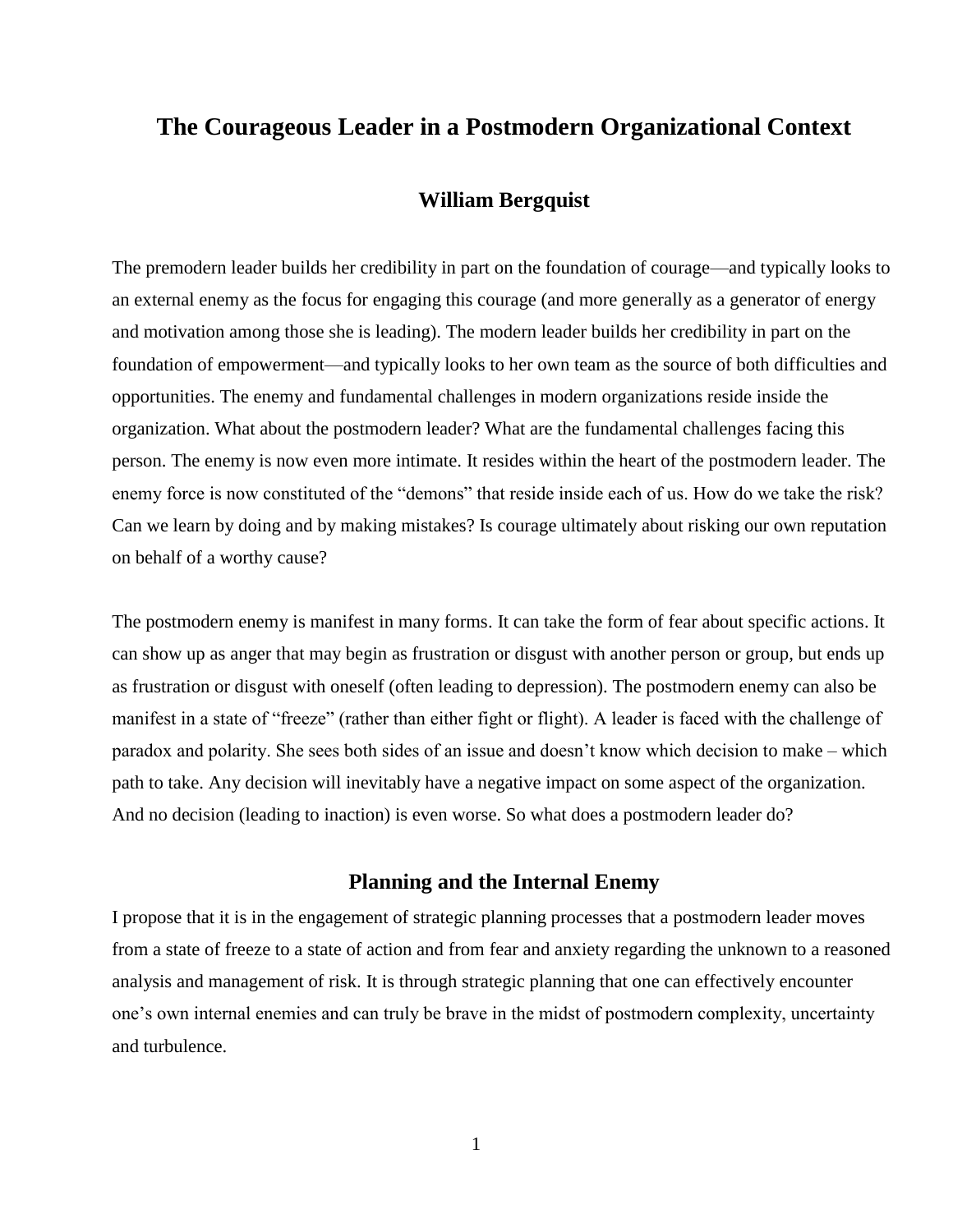In this essay I will specifically identify five approaches to strategic planning that I believe helps a style two leader confront the postmodern challenges. The first three approaches relate directly to the three fundamental domains found in all organizations: (1) the domain of information, (2) the domain of intentions and (3) the domain of ideas. Each of these approaches begins with a different set of assumptions about the appropriate sequence for an organization to use in moving through these three domains. While each of these approaches holds some strengths none of them fully address the unique challenges associated with the postmodern condition. I will identify two other approaches that I believe more effectively meet the challenges of our postmodern condition. Each of these approaches involves repeated movement through these three domains.

#### **Approach One: Command-Based Planning**

This first approach is probably the one most common for (in many ways) it involves no formal planning at all. The focus is on the domain of ideas—getting the flash of brilliance that launches a major new product or service line. Typically, the "boss" has an idea and then the rest of his staff scramble to find the information that supports this idea and they re-craft the intentions (mission, vision, values, purposes) of the organization so that these intentions are aligned with this idea. The organization then moves immediately to action (often before the justifying information and intentions are even fully assembled).

While, at first blush, this appears to be an inappropriate approach to strategic planning, it can be very effective if used by a small, family-owned organization or a highly entrepreneurial organization that must be responsive to a volatile market place. Certainly, there have been many instances of spectacular success in the use of this command approach in the high-tech industry, though there have also been many spectacular failures in this industry—one need only look to the failure of many dot.com startup ventures of the 1990s and early years of the 21<sup>st</sup> Century.

Obviously, one of the strengths of this approach to strategic planning is that it allows for rapid planning processes. In many ways the command approach to strategic planning does away with the distinction between strategic and tactical planning. Command based planning, whether strategic or tactical, tends to be highly contextual: an opportunity opens up and a great idea is formulated to meet an immediate customer need. The organization is "off to the races" with this idea. This approach often leads to many risks, but it also offers the possibility of a few big successes. Rather than being failure-avoidant, this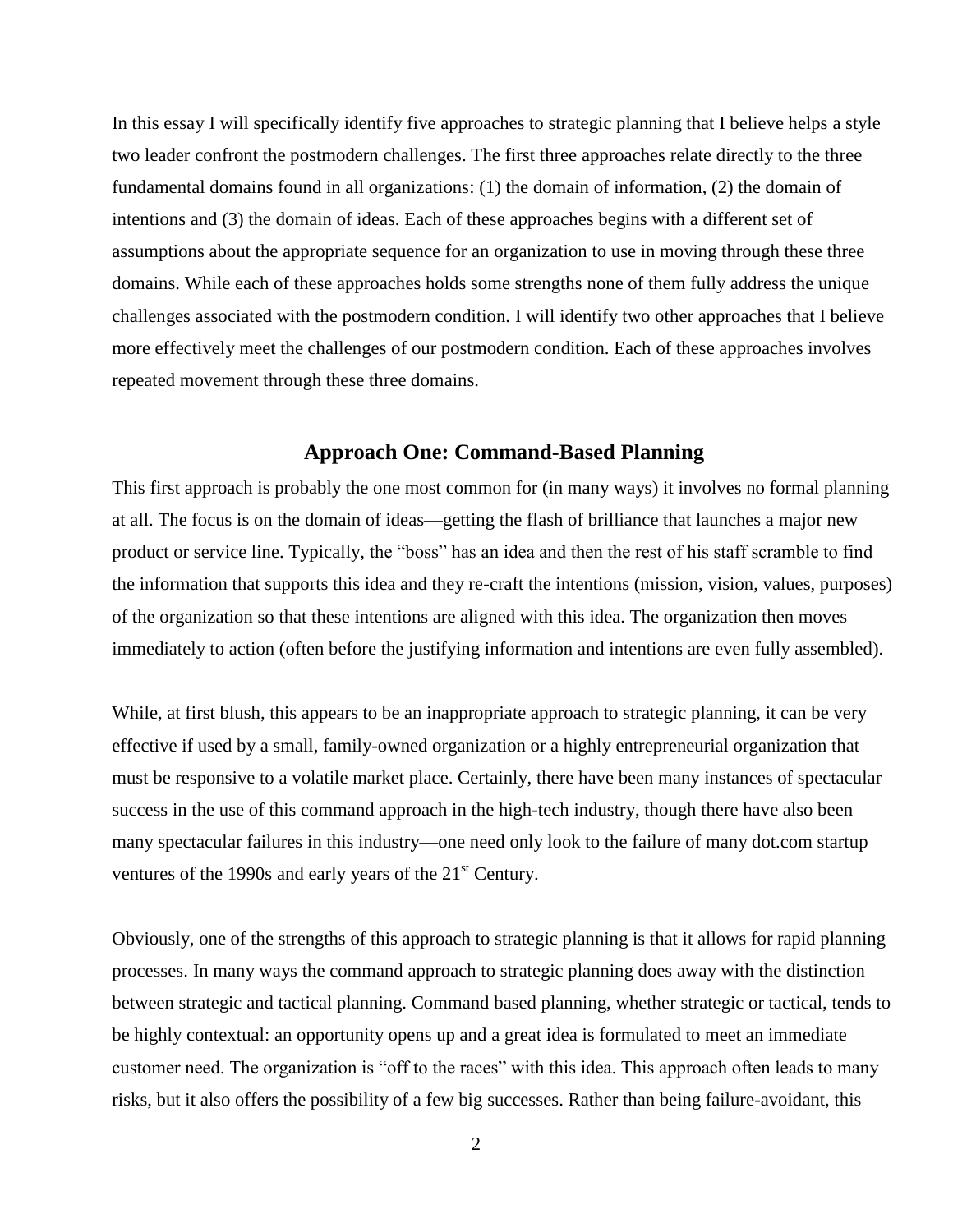approach is highly success-oriented: "we can make some mistakes, and hopefully learn from these mistakes; however, what is most important is that we have some major successes." This approach more than any of the other approaches moves a postmodern leader out of freeze and inaction to action.

At a very practical level, this command approach is likely to be most appropriate in an organization that has substantial financial reserves or that has many programs operating that are already highly successful and are likely to product major revenues during the foreseeable future (the so-called "cash cow" of Boston Consulting Group fame). One needs this financial buffer (financial reserves from past successes or venture capital) to overcome the failures; without this buffer the success-oriented approach will be too risky. A couple of big failures will drive out the possibility of even launching a major success.

The primary weakness of the command approach is not just the potential for failure; at an even deeper level, the primary weakness concerns the treatment of information. Employees get in the habit of fashioning the data to meet the perspectives (and biases) of those who are in command—those who are producing the ideas. Once this habit is formed, the organization ceases to be a learning organization; it becomes increasingly vulnerable to repeated failures, especially in a volatile market. It is indeed ironic that the command approach is most likely to be used in an unpredictable world, yet it is also most likely to create organizational habits that block the capacity of those working in this organization to learn how to effectively respond to this unpredictable world.

We can relate this approach to strategic planning (as well as the other approaches) to several prominent models regarding ways in which people and entire organizations are likely to engage their world. First we can turn to the model of personality type that was first offered by the Swiss psychoanalyst, Carl Jung, and was later modifies and made quite popular by architects of the Myers-Briggs Type Indicator (MBTI). We find that the command approach is most likely to be embraced by leaders and by organizations that prefer the intuitive rather than sensing mode of perception, and that prefer the processes of judgment over the processes of perception (the NJ configuration on MBTI). Put in other words, these leaders and organizations are inclined to rely on hunches, images of potential opportunities and memories of past successes, rather than on data, "cold hard facts" or present day realities. They are also likely to move rapidly to action, rather than spending much time reflecting on the current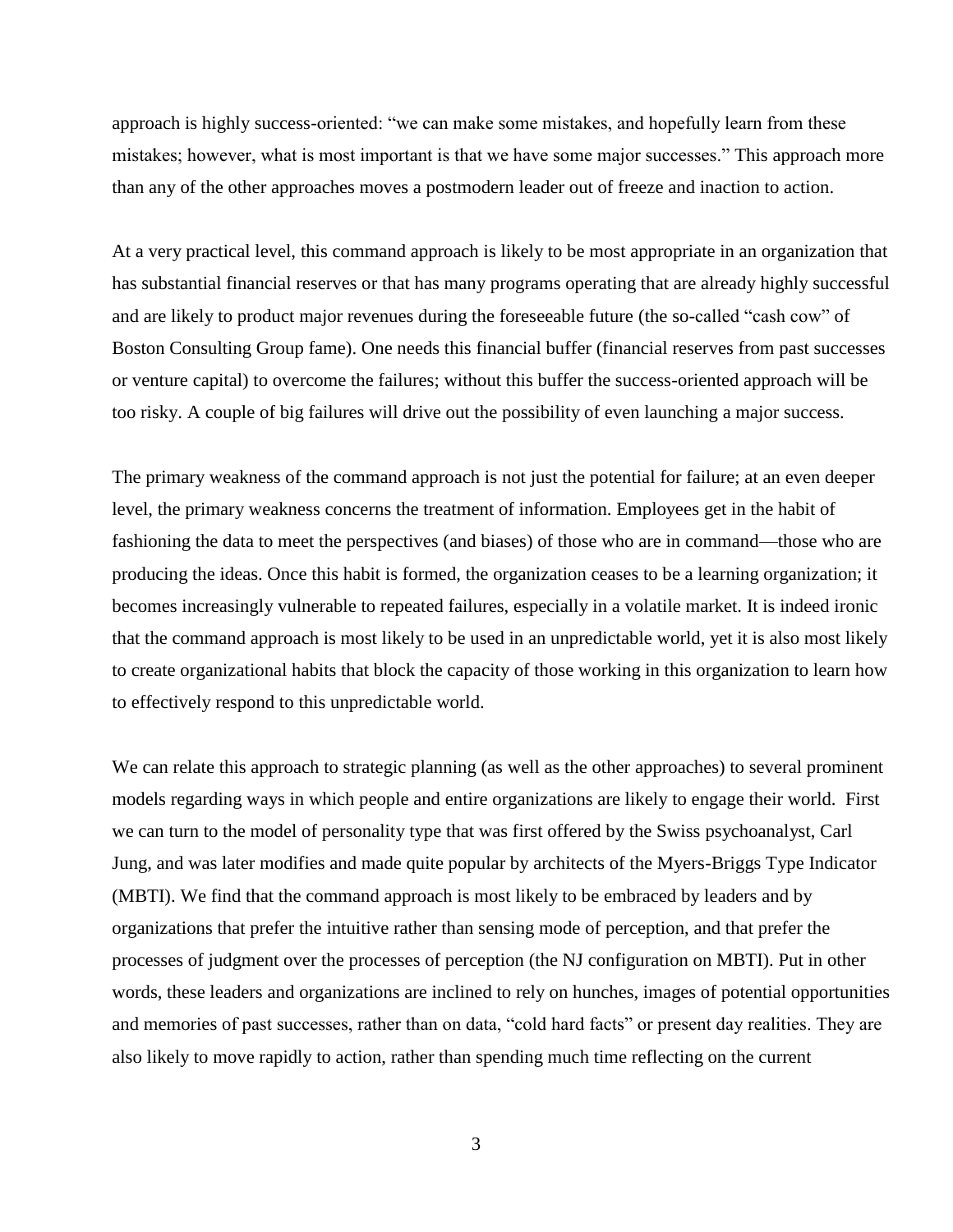situation—in terms of either gathering more information or further clarifying the relationship between actions about to be taken and the fundamental intentions of the organization.

There is also a tendency for those leaders and organizations embracing the command approach to assume an internal locus of control, meaning that they believe that they can readily influence the setting in which they operate—both the internal operations of the organization and the marketplace in which they are situated. Assuming this internal locus of control, these leaders and organizations will tend to focus on strengths as they relate to the leader's or group's ideas. We see this operating successfully in the "skunk-works," and other forms of "intra-preneurship" that are to be found in many high-tech organizations. Furthermore, we find many of these leaders and organizations leveraging their distinctive strengths (though command approaches to strategic planning) in seeking to identify their "unfair advantage" in the marketplace. The internal locus of control can also lead to an ignoring or denial of weaknesses as well as the role played by powerful external forces.

On the other hand, an effective use of the command approach can be compatible with an external locus of control. To make sense of this use of an external locus, we turn to the well-known SWOT model of planning that is usually associated with Harvard University. The "S" in SWOT refers to the strengths that exist inside an organization, while the "W" refers to internal weaknesses. We have already mentioned that command-based planners are often inclined to focus on their distinctive strengths and ignore the weaknesses that exist in their organization. The "O" and "T" in SWOT refer to external factors—opportunities and threats—that must be taken into consideration when engaged in strategic planning. Command-based planners can be very effective in adopting an external locus of control if they focus on opportunities that emerge in the external marketplace—especially as these opportunities relate to the innovative ideas introduced by the leader or group. Command-based planners can provide an entrepreneurial response to emerging opportunities. They can "seizing the moment [of opportunity]", though in doing so they may be ignoring or denying threats that exist in the world.

Finally, before moving to the second approach, I will identify the major leadership challenge associated with the command approach to planning. This challenge concerns the frequent chaos being created in an organization that relies on command-based planning. Everyone in the organization may find themselves working in an uncoordinated manner to enact unrealistic plan. There is insufficient information and no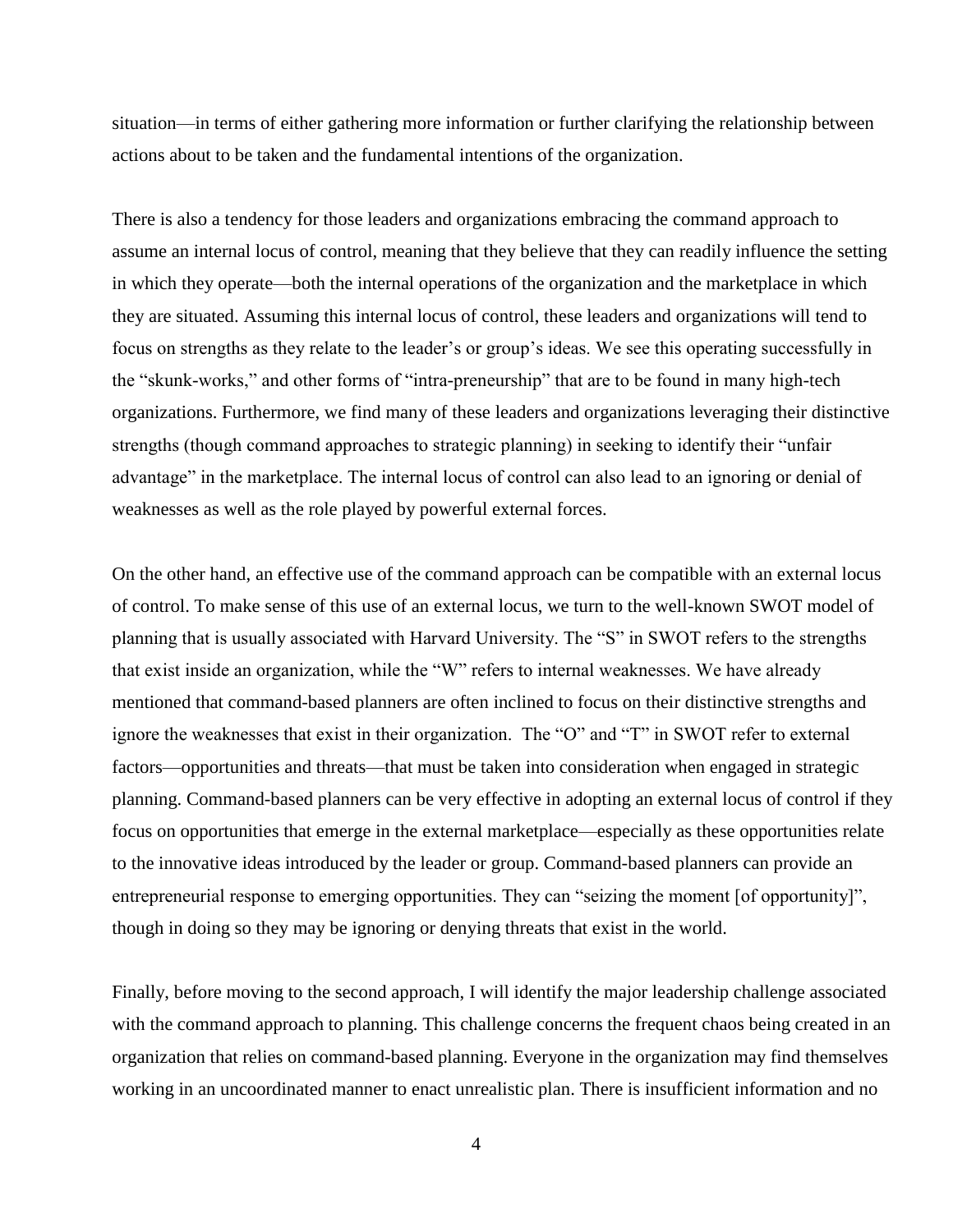clear priorities. Under such conditions, not only are members of the organization unlikely to learn much from either their failures or successes, they are also likely to find themselves repeatedly in the business of "fire fighting" rather than producing a high quality product or providing high quality service. The postmodern leader who embraces this command approach in an uncritical manner is likely to fail.

# **Approach Two: Symbol-Based Planning**

This second approach is probably the second most commonly found. In some ways, like the first approach, this second approach actually involves no formal planning at all. The focus is on the domain of intentions—identifying or promoting a specific vision (or mission, purpose or values) for her organization. Once again, it is typically the "boss" who starts the planning process—in this case by promoting a specific "dream" or compelling image of what the organization could be if it successfully launches a new product or service. As in the case of the command-based approach, the rest of this leader's staff scramble, in this instance, to generate an idea that hopefully will enable the organization to achieve her vision, and find information (often from the marketplace) that does two things: (1) demonstrates that this vision is "realistic" and "achievable" and (2) provides the idea-people with guidelines and boundaries for creating their successful strategy. The organization then moves to action inspired by and motivated by the compelling image offered by the symbolic leader.

The symbolic approach to planning can be very effective if used in very large organizations where the upper-tier of leaders primarily are in the business of inspiring rather than getting involved in the day-today operations of the organization. The symbolic approach also makes sense in a setting where the market place is relatively stable, but in which there must be a sustained effort for products or services to be viable. In other words, the symbolic approach makes sense when it comes to organizations that are in the business of product or service quality and must be constantly concerned with reputation and prestige. Collegiate institutions often belong in this category, as do organizations that produce high end products (such as Swiss watches or yachts) or provide high-end services (such as expensive resorts or restaurants offer).

One of the strengths associated with the symbolic approach to strategic planning is that it tends to encourage patience and persistence—an ongoing pursuit of some lofty and highly desirable outcome. Symbols inspire for the "long haul" and "keep us going when the going gets tough." This second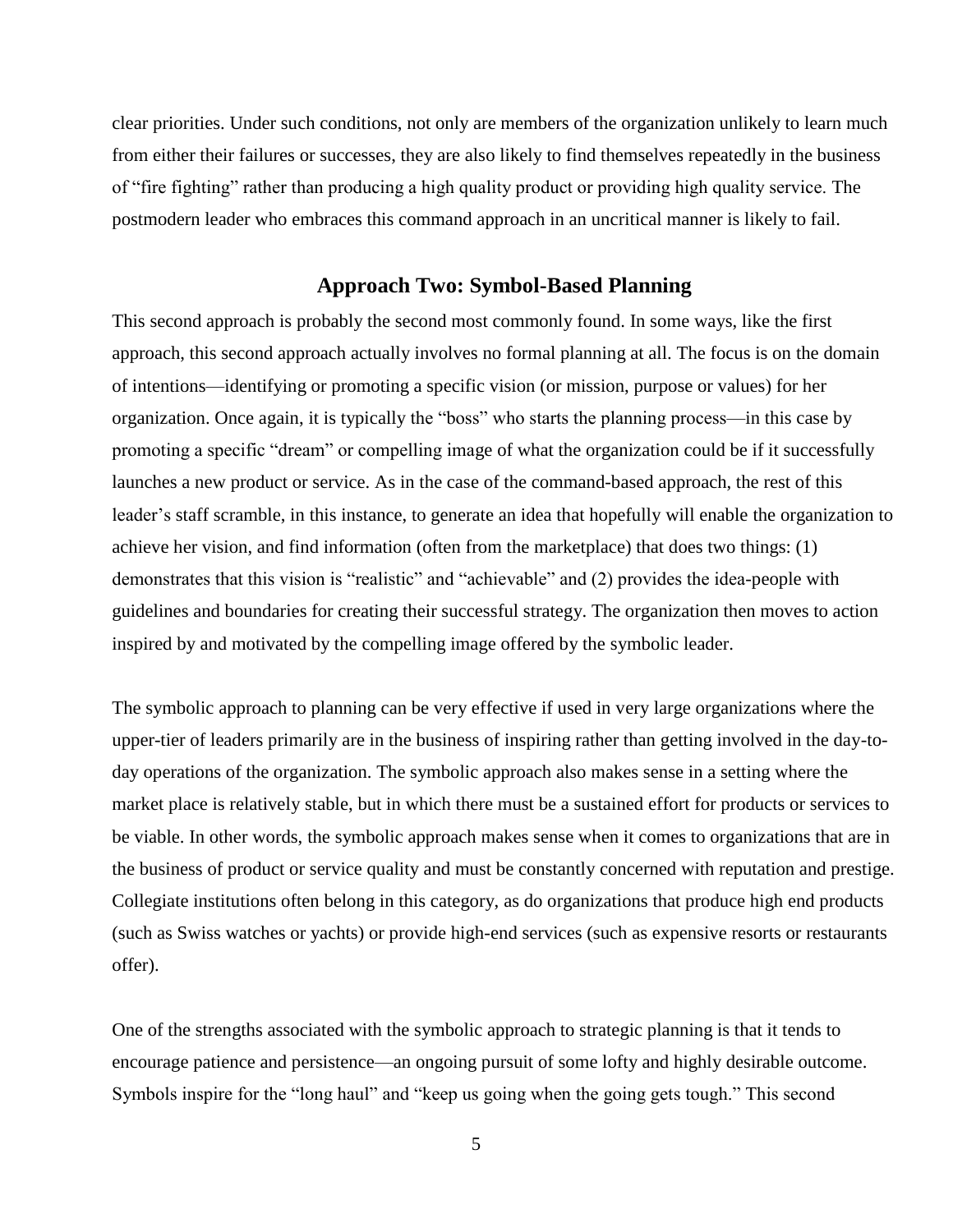approach to strategic planning offers a clear distinction between strategic and tactical planning. The symbolic-based planner offers the big vision and the long-term strategy. She leaves the tactical implementation of the vision and strategy to the mid-managers and other lower-level employees in the organization. While the symbolic leader may find ways to "touch the masses" and may make a symbolic show of support for the operational managers of the organization (photographed climbing a telephone poll or serving a meal in a fast-food restaurant), this person (like the command-based leader) is often out of touch with the realities of the workplace. She fails to attend sufficiently to the domain of information—particularly information about the internal operations of the organization.

As in the case of the command approach, symbolic planning can often be risky—the dreams are often not very realistic However, the symbolic planner and leader can be very appreciative and can provide support for a "success-oriented" approach to program development: "we have taken on a very ambitious goal and will undoubtedly make some mistakes on the way to this goal; hopefully we can learn from these mistakes; however, what is most important is that we get up, dust ourselves off, and try again to achieve a major, worthy success."

This approach, like the command approach, is most appropriate in an organization that has substantial financial reserves or that has many programs operating that are already highly successful and are likely to product major revenues during the foreseeable future (the "cash cow"). Once again, it is a matter of building a financial buffer to overcome the failures; that is why the symbolic approach is often most appropriate in a large organization. This organization is likely to have a financial buffer if it has mounted successful programs for many years and has established a strong reputation and is prestigious. Reputation and prestige can themselves serve as financial buffers in that the symbolic leaders of this organization are more likely to get loans and additional financial backing than are leaders of organizations with less prestige and a more spotty reputation. The primary weakness of the symbolic approach concerns the treatment of information. As in the case of the command approach, employees may get in the habit of fashioning data to make the vision of their symbolic leaders seem viable. This is yet another way in which an organization ceases to be a learning organization;

If we turn once again to ways in which people and entire organizations are likely to engage their world, we find that the symbolic approach is most likely to be embraced by leaders and organizations preferring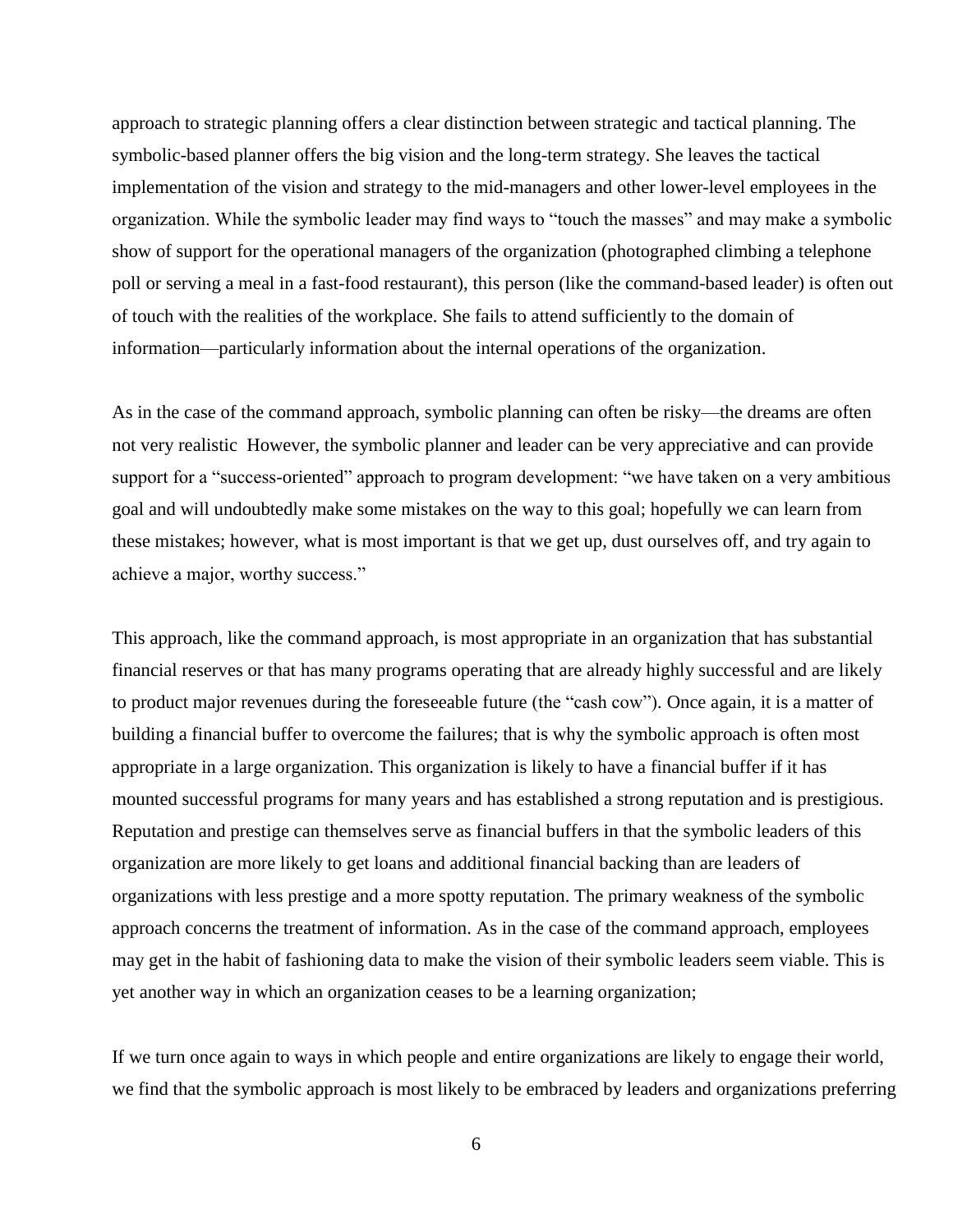intuitive rather than sensing modes of perception, and that prefer feeling-based criteria rather than thinking-based criteria when arriving at a judgment (the NF configuration on MBTI). Symbolic leaders and organizations oriented to this approach are inclined to not only rely on hunches (as do the command-based planners), but also mistake dreams for reality. Their dreams are motivating in part because other people can see, hear and even taste these dream—thereby often mistaking the dreams for reality. Data and cold hard facts (the sensing function in MBTI) are often considered to be offensive and even a sign of disloyalty. They certainly are not welcomed. There is also a tendency for symbolic leaders and organizations to assume an internal locus of control. They believe that they can achieve anything, if there is sufficient commitment and effort. Assuming this internal locus of control, symbolic leaders and organizations (like their command counterparts) will tend to focus on strengths--especially as these strengths are aligned with the symbolic leader's vision. The symbolic leader, like the command leader, is likely, with an internal locus of control, to ignore or deny weaknesses in their organization (especially the failure to understand or support their vision) and the role played by powerful external forces that are not aligned with their vision.

Once again, the key to effective symbolic planning by a postmodern leader is often the shift to an external locus of control. We turn again to SWOT. Symbol-based planners can be effective in adopting an external locus of control if they focus on ways in which their intentions (mission, values and purposes as well as vision) align with opportunities (O) that are emerging in the external marketplace to which their organization is responsive. A symbolic approach to strategic planning can be quite powerful if the symbolic planner's or leader's dreams can be connected to the dreams of stakeholders from outside their organization: "Go west young man [and woman] and seek your fortune, while fulfilling the manifest destiny of this great land." Furthermore, by identifying the threats (T) that exist out in the world, a symbolic planner can avoid the creation of dreams that simply can never be realized or that divert attention and resources away for those threats that can reduce or eliminate the organization's capacity to realize its dreams.

Before moving to the third approach, I will again identify the major leadership challenge associated with this second approach to planning. This challenge concerns the ability of the symbolic planner and postmodern leader to clearly define the vision and link this vision to the personal aspirations not only of those who are leading the organization, but also other members of the organization and other

7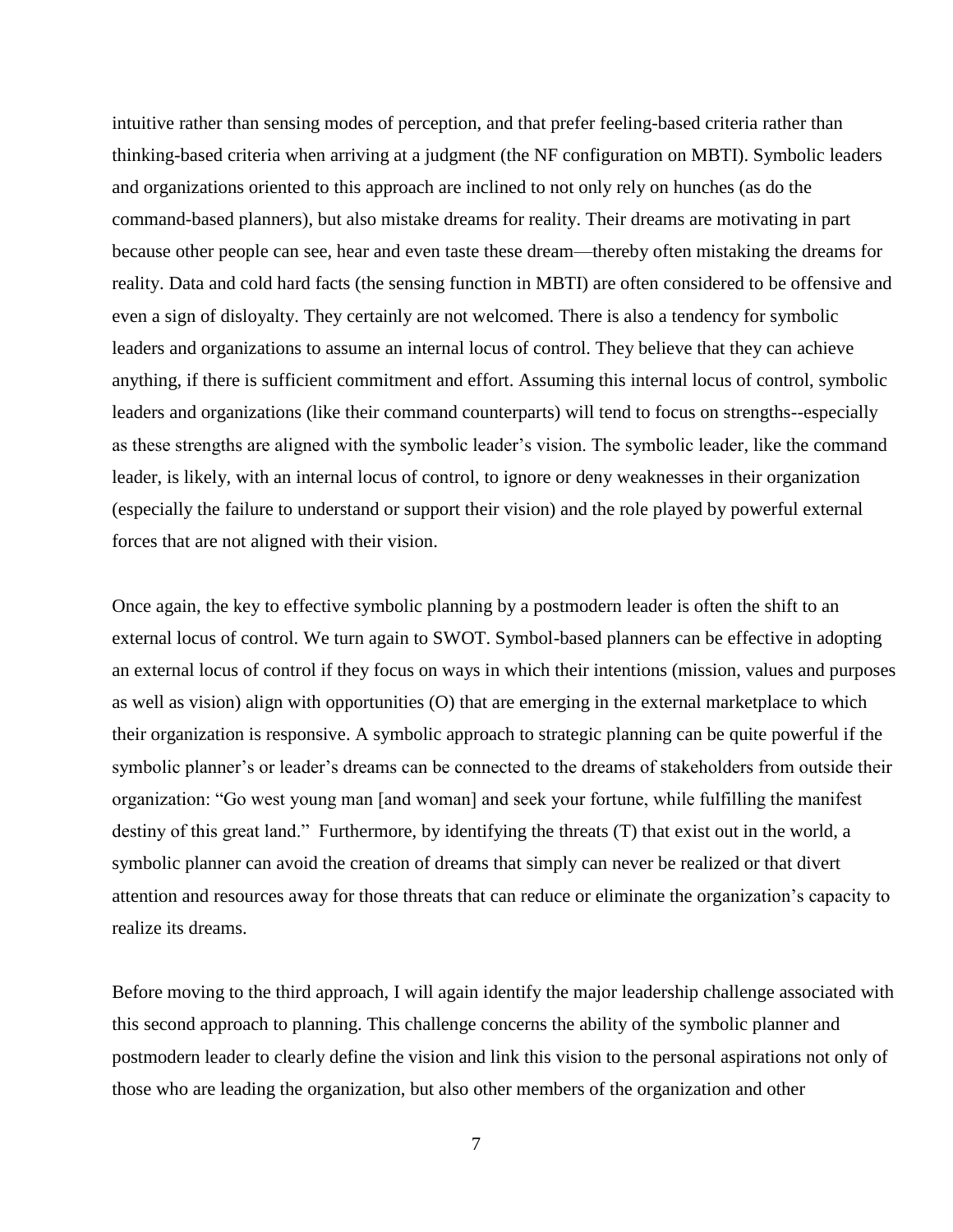stakeholders: "We will help each other out in realizing our personal dreams as well as our collective dream.‖ Without this alignment between personal aspirations and organizational vision there is a lack of coordinated efforts. Like an automobile with nonaligned tires, the nonaligned organization will have to exert more energy, will find more wear-and-tear, and experience a much bumpier ride than the aligned organization.

#### **Approach Three: Reason-Based Planning**

The third approach to strategic planning is most often associated with  $20<sup>th</sup>$  Century organizational management. It begins with a focus on the domain of information—and, in particular, identifying the internal strengths and weaknesses of the organization, as well as the external opportunities and threats. Typically, this approach to planning is placed not in the hands of the upper level executives in the organization (as is the case with the command and symbolic approaches) but in the hands of a planning office, planning committee, the Management Information Systems office, or the Finance and Budgeting department of the organization.

The rational approach to planning can be very effective if used in an organization that is very large and in an organization that resides in a stable marketplace (or often a marketplace that this organization strongly influences or even controls). We are particularly likely to see this third approach embraced in an organization that is highly bureaucratized—in which change occurs slowly and with considerable deliberation. One of the strengths associated with the rational approach to strategic planning is that it tends to reduce failure—at least failure of major proportions. Failures are reduced not only because this approach emphasizes the formulation of realistic plans, but also because rational planning usually closely links the strategic and tactical planning of the organization. All of the tactics (often directed toward the achievement of specific objectives linked to specific initiatives) emerge from and are compatible with the strategic plan (often directed toward the achievement of programmatic goals).

While the command or symbolic leader may be out of touch with the reality of the workplace in their organization, the rational planner and leader is "in touch"—though this connection may be mostly in the form of numbers and statistics rather than actual, direct experience in the workplace. There is a tendency for rational planners to devote too much attention to calculations and not enough to commitment. This, in turn, points to one of the weaknesses of the rational planning approach. It too often leads to a plan that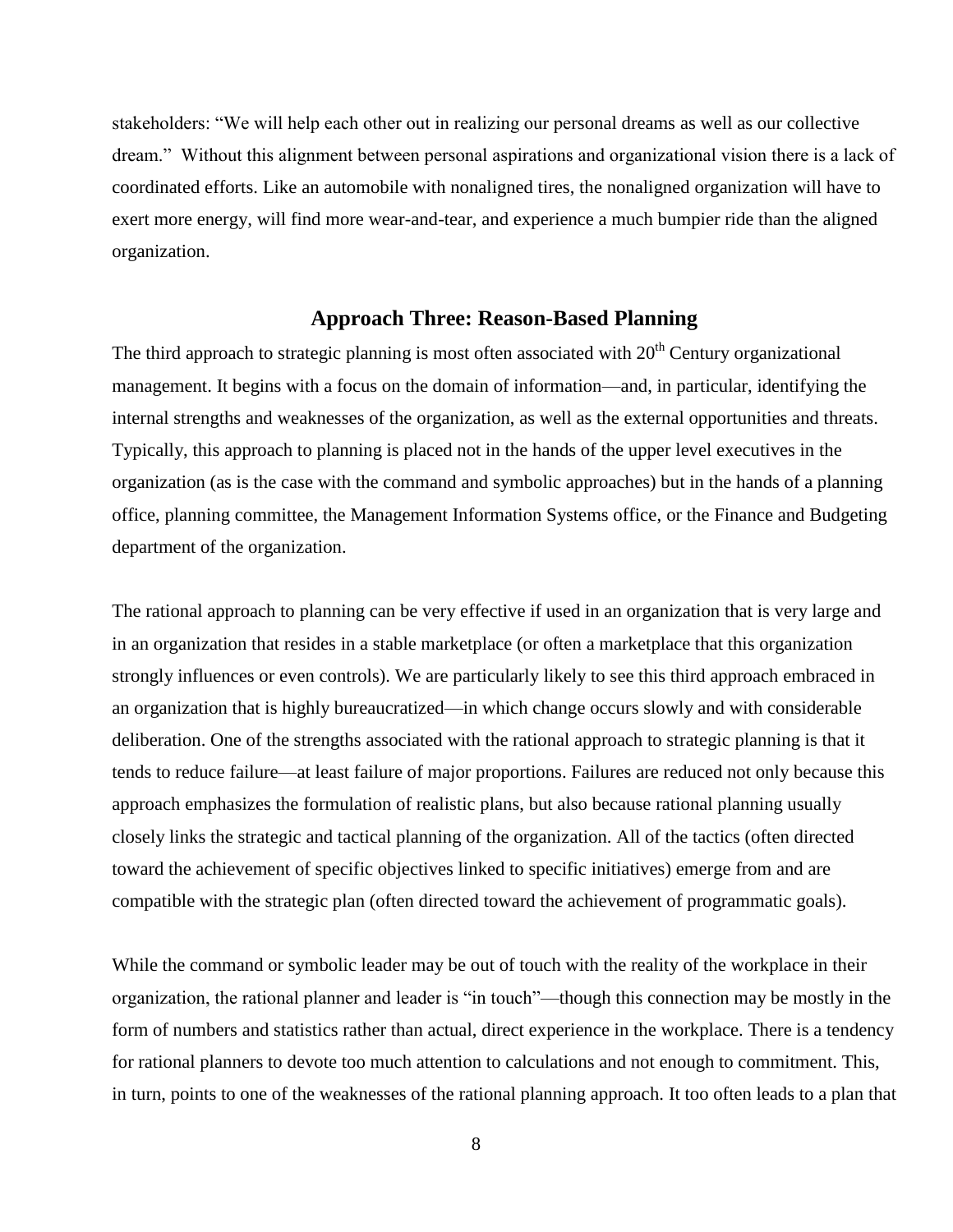never gets implemented because it is not inspiring (the symbolic approach) or leads to results that are not very impressive given that the plan is not terribly innovative (the command approach).

The strength of the rational planning approach has already been noted—it is not very risky. More often ―failure-avoidant‖ than either the command or symbolic approaches (which are more likely to be ―success-oriented‖), the rational approach makes sense if mistakes or failure would be very costly for the organization and its customers or clients. Rational planning makes sense in the design and construction of a new airplane or in the treatment of a seriously ill patient. You can't afford any mistakes when flying 200 passengers across the Pacific Ocean or when treating a patient who might die if a mistake in diagnosis or treatment is made.

It is typically not hard for the rational planner to be practical. While large, bureaucratic organizations are likely to have substantial financial reserves, these reserves are often unnecessary if the rational planners have done a good job of preparing a SWOT analysis. On the other hand, when we turn again to the ways in which people and entire organizations are likely to engage their world, we find that the rational approach is just as "irrational" as the first two approaches. Just as many untested assumptions are likely to underlie a rational planning approach as is the case with command and symbolic planning. Rational planners are usually inclined to assume an external locus of control. Though they may conduct a SWOT analysis that focuses on internal as well as external factors, attention usually is directed toward the external factors. In part, this focus on external factors is likely to occur because it is often assumed that these large, bureaucratic organizations are very hard to change internally—so why spend much time identifying internal strengths and weaknesses (especially the latter). It is often assumed, given the organization's influence in its marketplace, that the organization is likely to be able to change external conditions more quickly than internal conditions.

With regard to MBTI profiles, the rational planner, leader and organization are most likely to be oriented toward the sensing function (S) when gathering information (perceiving) and to the thinking (T) processes when making a judgment (the ST configuration on MBTI). Rational planners, leaders and organizations are inclined to rely on data from the outside world, rather than building a plan on the basis of hunches (command-based planners) or dreams (symbolic planners). While their plans may not be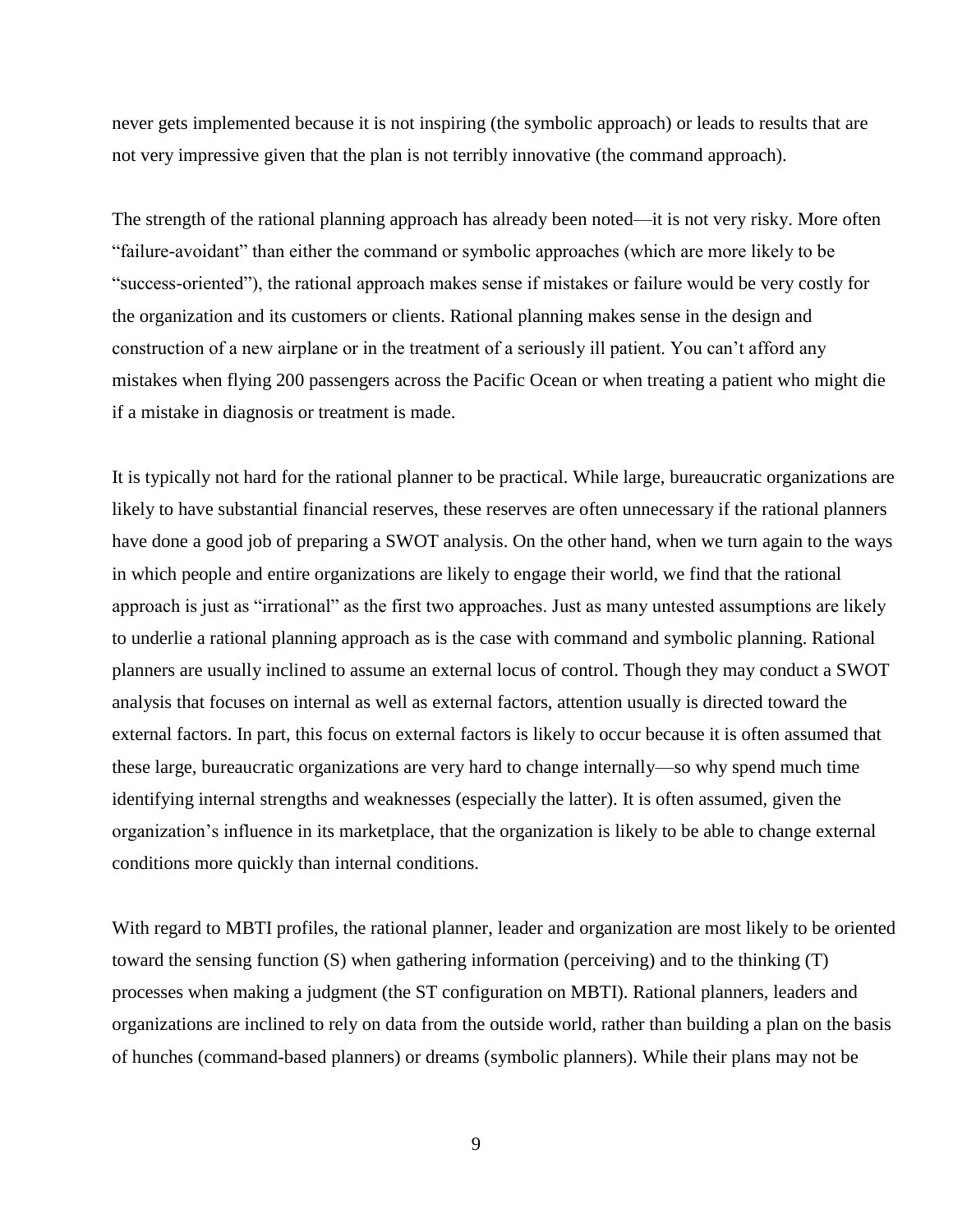very inspiring or innovative, they are realistic and have been derived in a systematic and thoughtful manner.

The key to effective planning for those postmodern leaders using the rational approach is often the opposite of those from the command and symbolic planners. Rational planners need to pay more attention to the internal operations of their organization—they must embrace an internal as well as external locus of control. A rational approach to strategic planning can be quite powerful if the planner or leader can fully appreciate the distinctive strengths that exist in her organization, and if she finds ways in which to use these strengths to address the weaknesses that exist in her organization. The "enemy" is not just an external threat. It is also internal inertia and a sense of powerlessness among those working in large, bureaucratized organizations. An appreciative perspective regarding distinctive strengths—especially when these strengths are being assessed in a systematic and thoughtful manner (the strong suit of rational planners)—can make a real difference in sustaining the viability of a large (and often old) organization.

Before moving to the final two approaches to planning, I will identify the major leadership challenge associated with the rational approach to planning. This challenge concerns the focus of a rational planner and leader: "To what should I [the planner or leader] attend?" When one starts with the domain of information, there is an immediate question: "what do I look at first (given that we have not yet clarified intentions nor have any ideas to evaluate)?" This is where rational planning isn't very rational. That to which we attend first, tends to be more influential than that to which we attend later. Furthermore, the way in which we interpret or place a frame around specific information has a great impact on how this information is used. Many scientists have come to realize in recent years that the tool of measurement may have a greater impact on the outcome of the measurement than the phenomenon being measured. Thus, rational planners need to be very careful in formulating their initial questions regarding strengths, weaknesses, opportunities and threats, and must be very careful in their selection of measurement tools and criteria when seeking to answer these questions.

### **The Strategic Challenge**

In reviewing these three approaches to strategic planning I would suggest that you ask yourself, as a leader, the following three questions in determining which of these approaches is most appropriate: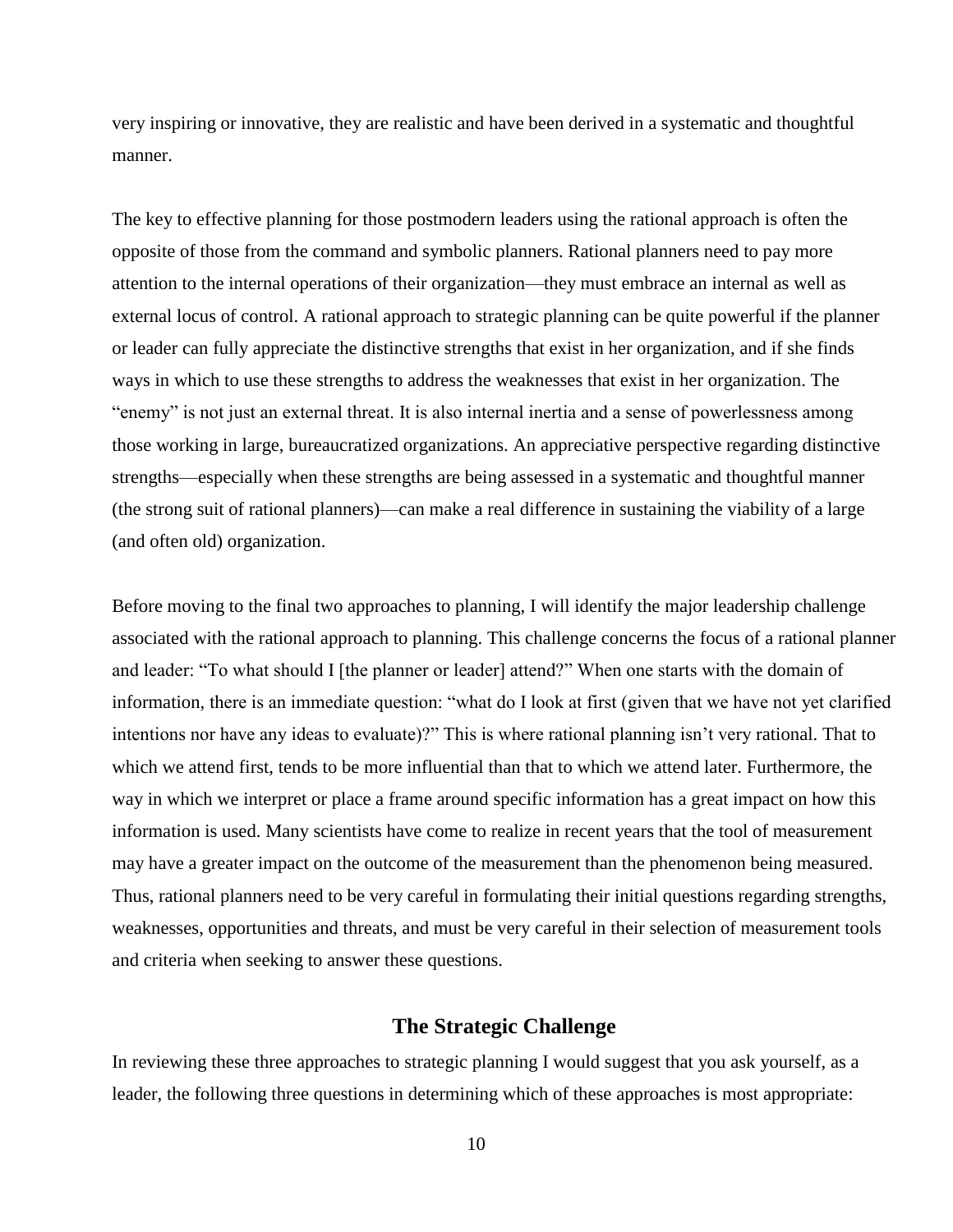- 1. Which of these approaches has been most commonly used by you during the past five years? Why have you used this particular approach?
- 2. If you look at a project, change initiative or organizational improvement in which you are about to engage, which approach seems most appropriate? Why?
- 3. Look back on your planning efforts in the past, your preferred way of doing planning (question one) and the planning challenges you now face (question two) what are the lessons learned from these past efforts that are applicable to today's challenges? When have your planning efforts been most effective? Why do you think they have been effective? When have they been least effective? Why do you think this is the case?

You might find that none of the three approaches offered in this blog will do the trick. Perhaps one of the two more complex and often subtle approaches will be a better fit as you engage the personal enemy inherent in postmodern leadership.

I propose that the three strategic planning processes just described are each rather "safe." We hide behind precipitous action (command model), behind vision (symbolic model) or behind data (rational model). Unfortunately, our postmodern world of complexity, unpredictability and turbulence requires that we move beyond these three models and that we effectively interweave information, intentions and ideas. There are two models of strategic planning that facilitate this interweaving and that enable a postmodern leader to take appropriate risks—and most importantly to learn from these risks and the mistakes that inevitably occur when facing the challenges of postmodern complexity, unpredictability and turbulence.

## **Approach Four: Transaction-Based Planning**

The transactional approach to strategic planning begins with a focus on all three domains—information, intentions and ideas. When using a transactional approach, the postmodern leader can begin anywhere; however, any dialogue or exploration of any one of the three domains automatically moves a postmodern leader and his planning group over to the other two domains. It is the transactions between the three domains that lead to powerful ideas that can be translated into successful action.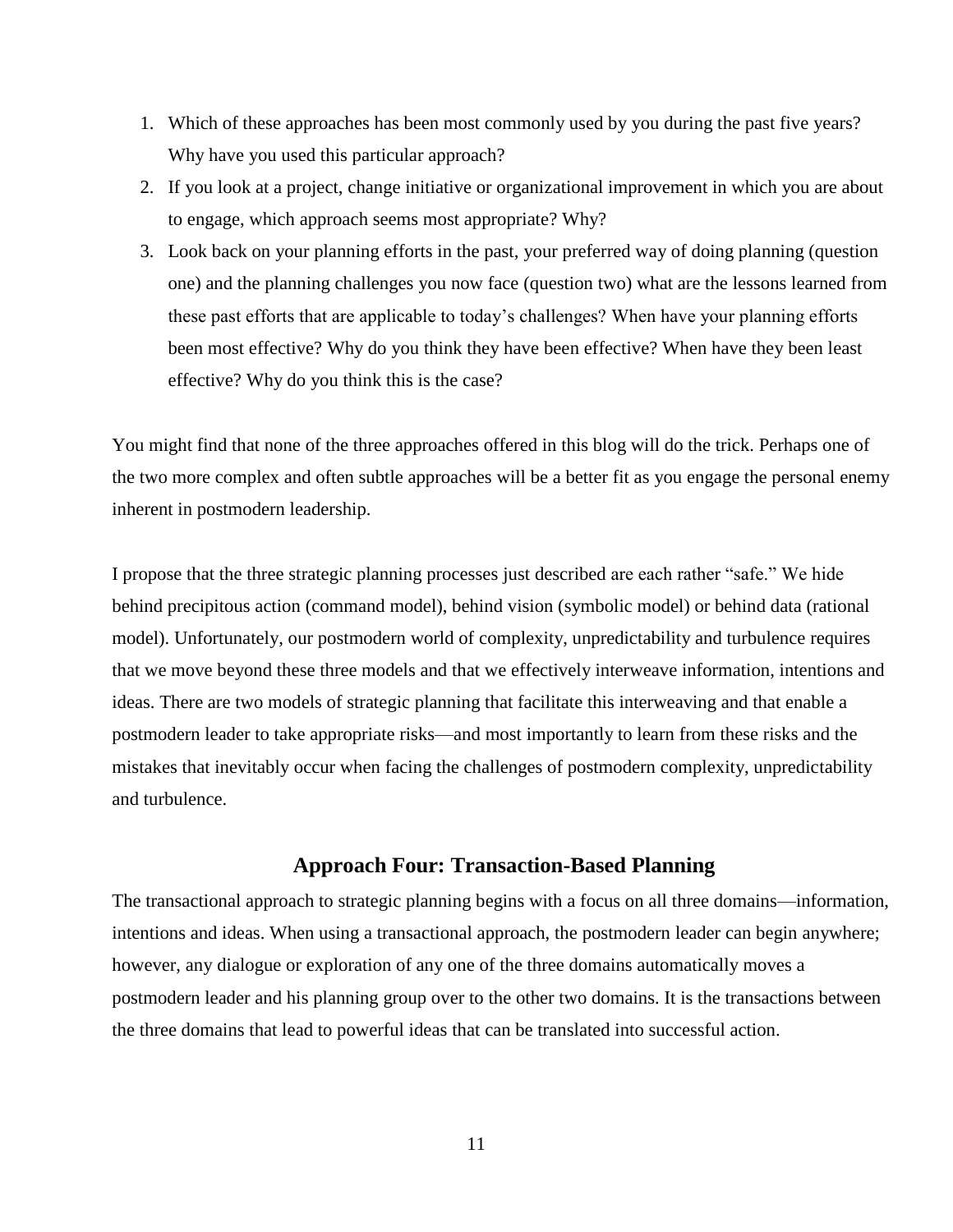This approach is also transactional in that the planning does not end with the movement to action. There is ongoing organizational learning, for any action not only provides valuable information about the quality of the idea being engaged, but also provides greater clarity regarding organizational intentions (―Oh, that's what we really want to achieve‖), as well as clarity regarding additional information that needs to be collected ("Oh, I guess we made a wrong assumption about this; we need to find out more about it"). At this moment, the postmodern leader becomes a *leader/learner*.

Transactional planning is rarely placed in the hands of the upper level executives in the organization. However, unlike the third approach, transactional planning is not housed in a planning office, planning committee, or the Management Information (or Budget) Office; rather, this fourth approach is usually housed deep in the organization and involves many players. There may be a series of *ad hoc* planning committees, or a series of intensive large-scale meetings involving many representatives from different areas and layers of the organization. The major outcome should be a broad based understanding of what is now happening and what is about to happen in the organization. Organizational learning takes place at all levels of the organization. Thus, there is a third way in which this approach to planning is transactional—it involves transactions between and among all levels and departments of the organization.

The transaction-based approach to planning can be very effective if used in an organization that is large and in an organization that resides in a relatively stable marketplace. The organizational must be large enough and secure enough, and the environment must be stable enough to allow for personal and organizational reflection and sustained, collaborative planning processes. More than any of the other approaches, the transactional approach tends to increase commitment to the plans finally formulated. Given that ongoing monitoring takes place, the fourth approach (like the third approach) also tends to produce few failures. At the very least, those failures that do occur tend to have a reduced impact, given the ongoing analysis and re-planning processes.

Transaction-oriented postmodern leaders are usually inclined to assume an internal locus of control. They believe that broad based participation by parties who are internal to the organization can make a difference in addressing tough external challenges. Furthermore, by emphasizing ongoing organizational learning even after the plan is put in place, members of an organization are likely to feel that they can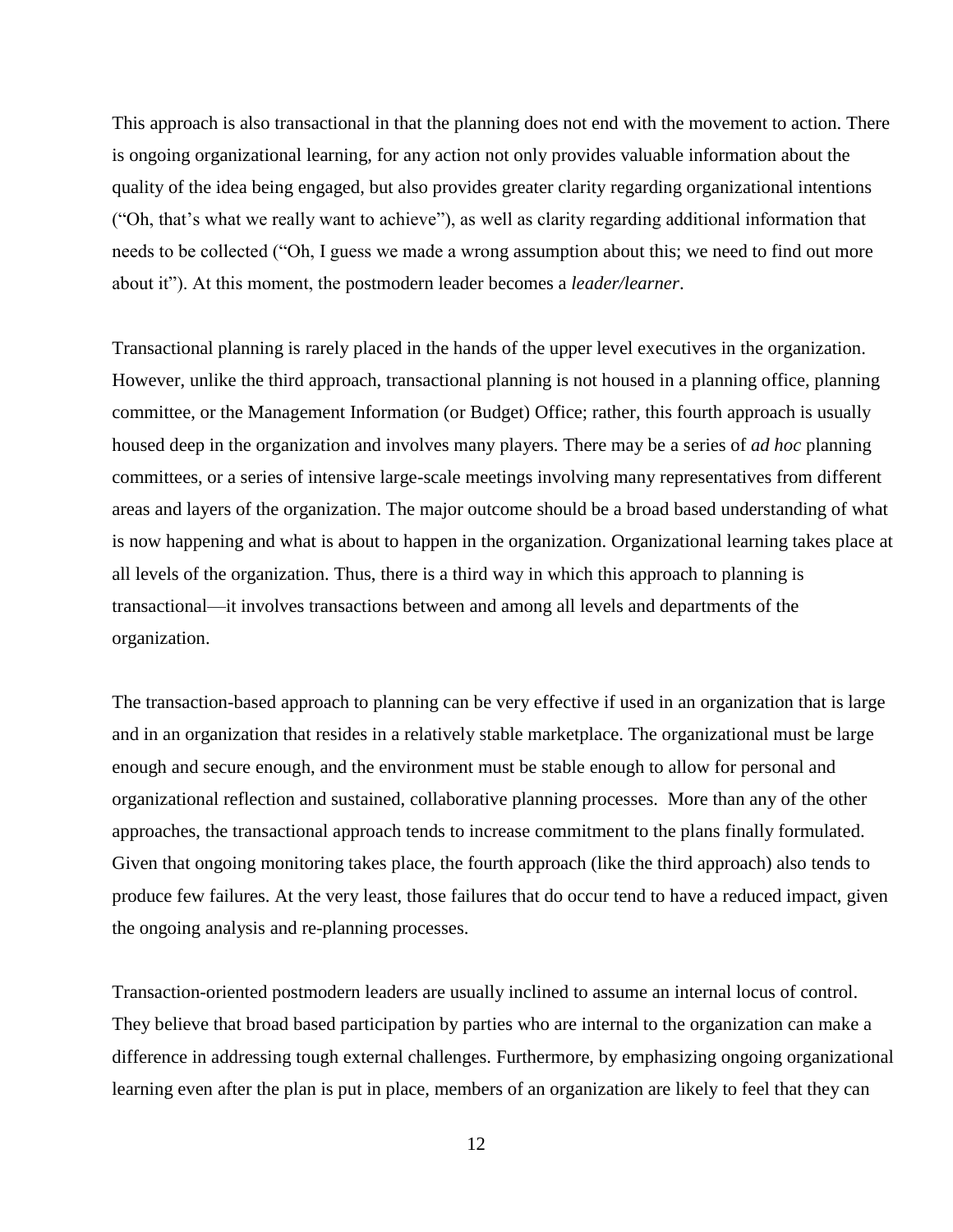eventually manage and even overcome major external challenges. At times this assumption of internal control is not realistic. Transactional leaders are sometimes over-confident about their ability to control or even influence external conditions.

Turning to the MBTI profiles, we find that transactional leaders are most likely to be oriented toward the sensing function (S) when gathering information (perceiving) and to the thinking (T) processes when making a judgment (the ST configuration on MBTI). Transaction-based leaders are also much more inclined to be deliberate and diligent in the judgments they reach. From an MBTI perspective, they are more likely to be oriented toward perceiving rather than judging in their work (STP). Rational leaders (third approach) are deliberate in their work and ensure that they have the appropriate data and clarity of purpose before moving forward. They are also inclined, however, to stick with their idea and their assessments once a plan of action has been mapped out. Conversely, the transaction-oriented leader keeps her options open even after a plan of action has been initiated. Transactional leaders are always open to new ideas, clearer intensions and new information—they remain in a "P" mode even when engaged in action. These transactional leaders can be a source of real frustration for other leaders with a more "J" (judging) orientation. Not only are transactional leaders slow to come to a decision, they even tinker with the decision after it has been made!

The key to effective planning for those who embrace the transactional approach is paying attention to the external environment that has an impact on their organization—these leaders must embrace an external as well as internal locus of control. Transactional leaders must fully appreciate not just the ongoing collaborative processes that occur inside their organization, but also the powerful forces that are operating in the  $21<sup>st</sup>$  Century on their organization. They must be wary of the "group think" that can occur when building consensus—the tendency for a group to perceive what it wants to perceive and to stifle contradictory (and particularly pessimistic) perspectives. In this case, as in the case of the third approach, the "enemy" is not just an external threat, it is also internal pressures to conform on behalf of consensus. Participants in transactional planning may abide by the results of a carefully conceived collaborative process without taking a second look to be sure that the results of this transactional analysis are not just properly reached, but are also based in reality.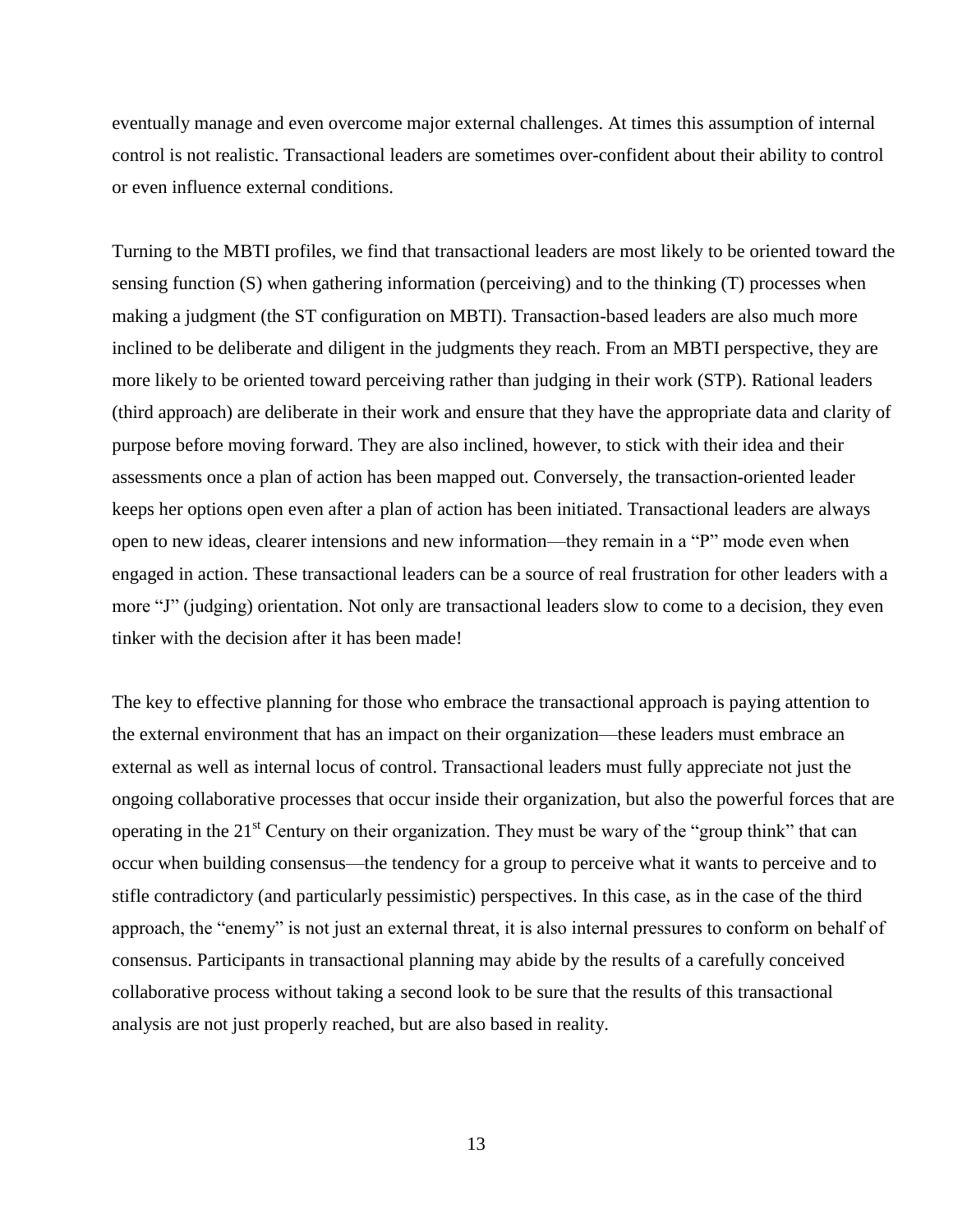Before moving to the final approach to planning, I will identify the major leadership challenge associated with the transaction-based approach to planning. This challenge concerns the value inherent in the involvement of all members of the organization (or at least all members of the planning group) in reflective practice. This type of analysis and organizational learning requires a level of cognitive sophistication that may not be found in all members of an organization. Is the transactional leader simply naïve in assuming that people really want to learn from their mistakes and are willing to redo their carefully prepared action plans if the actions that are eventually taken reveal a flawed plan? In some ways the fourth (transaction-based) approach to planning is a postmodern,  $21<sup>st</sup>$  Century version of the third approach—it pushes the envelope with regard to creation of a learning organization.

## **Approach Five: Generative-Based Planning**

The fifth and final approach to strategic planning can be considered a  $21<sup>st</sup>$  Century, postmodern version of a command-based approach to planning (Approach One). While the fourth approach requires a relatively stable environment and works best in a fairly large organization, the fifth approach is quite entrepreneurial (like the first) and works most effectively when the environment is unstable (a common phenomenon in the  $21<sup>st</sup>$  Century) and when the organization is relatively small or at least very nimble. There is a strong emphasis in this approach, as the name implies, on generativity—producing something, learning by doing, trying it out, "letting it all hang out." Risk-taking and pilot-testing reside at the heart of this approach. It truly challenges the internal courage of the postmodern leader. Rather than spending much time talking about or conceiving an idea, or spending much time clearly articulating desired outcomes (intentions), or conducting a needs assessment or conducting a market survey (information), generative leaders try something out in a small, controlled setting. This pilot test can produce substantial and highly tangible information for them about the real needs and interests of the market they are surveying and a much clearer sense of what they can realistically expect with regard to desired outcomes.

As in the case of the fourth approach, attention is given in the fifth approach to learning-afterimplementation. An idea is tried out and careful attention is given to what occurs. Rather than devoting a substantial amount of time up front to planning, a generative leader spends time after the initial offering or pilot test in determining what worked, why it worked and what modifications need to be made in the near future to make it work more effectively, more efficiently or in a more attractive manner (given the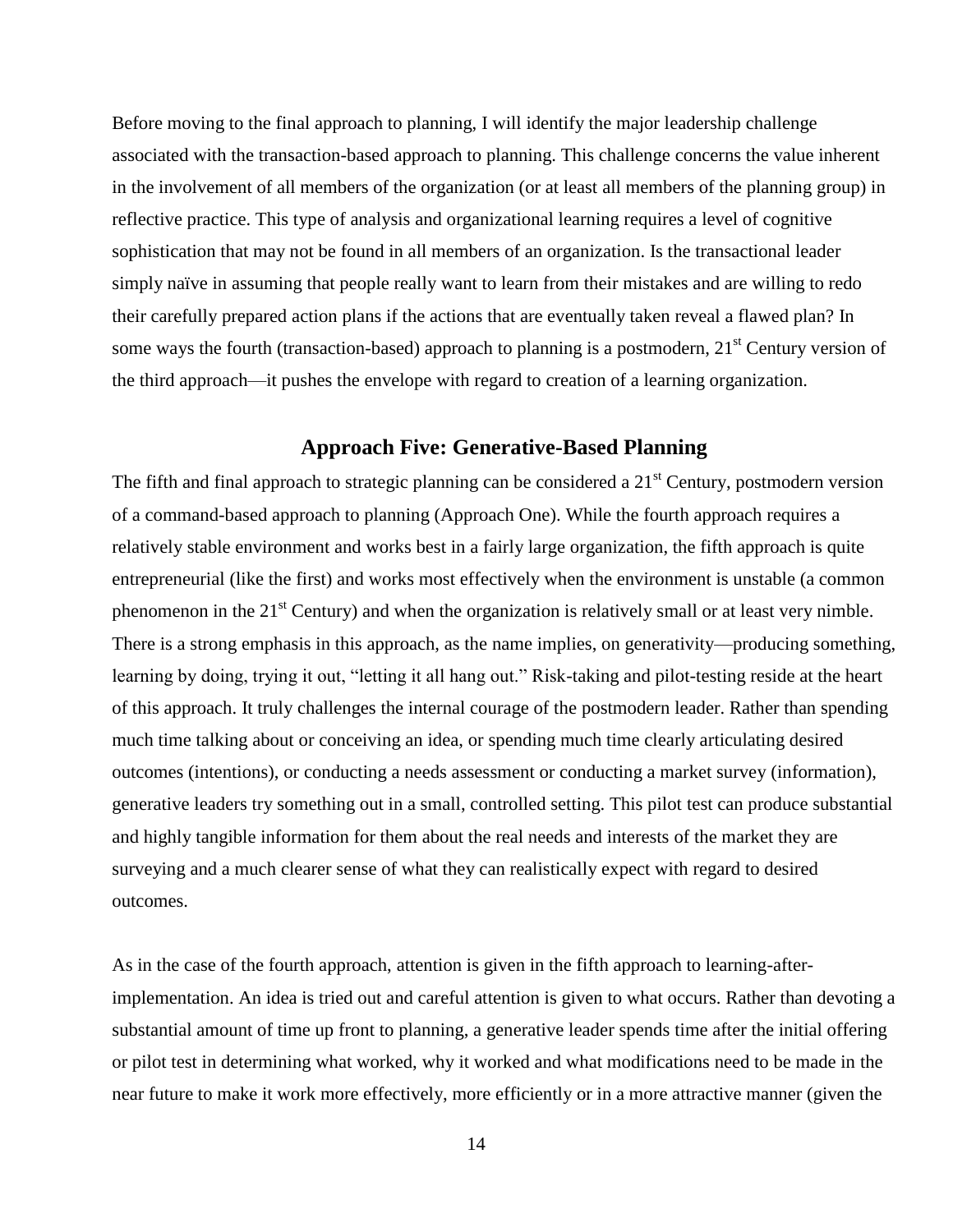market to which this product or service seems to appeal). It is critical when the fifth approach is engaged to create or find a safe place in which the new idea can be pilot-tested. Newly-designing airplanes are tested out in wind tunnels. Something equivalent to a wind-tunnel must be created when testing out a new product or service under generative planning guidelines.

This highly entrepreneurial approach is simultaneously action-oriented and quite reflective (after the initial action). It makes sense in a highly turbulent environment, for one must act quickly and learn quickly to keep up with the shifting conditions. It is not enough to create a learning organization (as is the case with the fourth approach), one must create a *fast-learning* organization—which is even more challenging in terms of cognitive flexibility and willingness to learn from mistakes (as well as successes). This ultimately is the major leadership challenge of the fifth approach: how to create this fast learning climate in the organization.

Broad-based participation is required if generative planning is to succeed—not just to build commitment, but also to enable the fast learning to occur. Those involved in the actual production of a pilot test are usually best informed with regard to analyzing the results from this pilot test (unless they have a vested interest in the outcomes of the pilot test—which means this is not really a safe place in which to test out a new idea). They learn fast and must then convey what they have learned to others in the organization so that broader patterns can be detected. The pilot tests can be a source of additional learning. Further modifications can be made in existing pilot products or services, or new products or services can be created. The learning demanded of generative planning is simply too much for those operating at the top of the organization to absorb; leaders need the knowledge, insights and wisdom of other members of the organization.

Generative leaders, like transactional leaders, are usually inclined to assume an internal locus of control. They believe that enough good ideas—tested and modified through continuous improvement processes—can meet the demands of any external challenges. As in the case of the fourth approach, generative learners believe that ongoing organizational learning and modification after the plan is put in place enables them to eventually manage and overcome major external challenges. At times this assumption of internal control is not realistic; generative-oriented leaders are sometimes over-confident about their ability to control or even influence external conditions. They simply are not nimble enough

15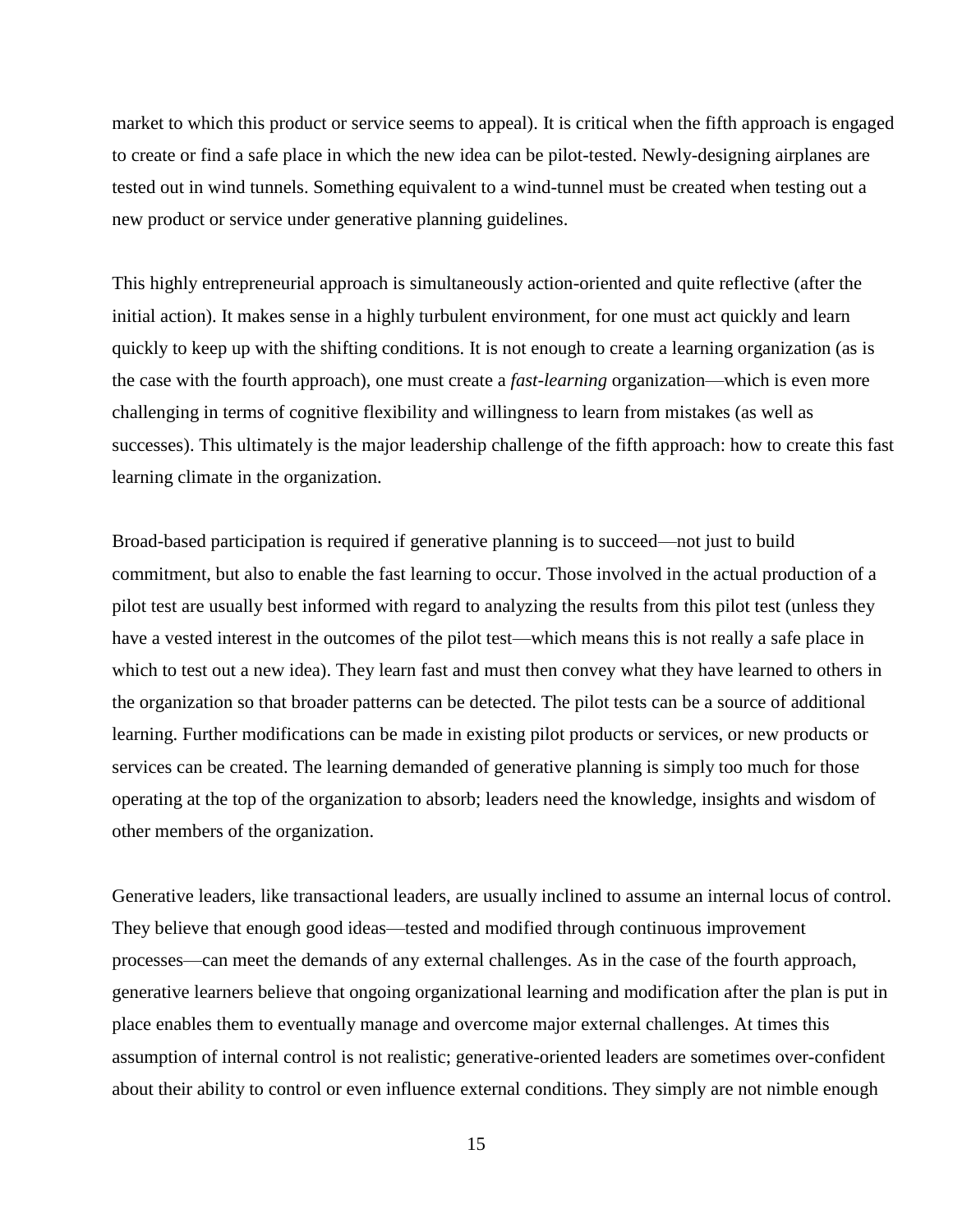to keep up with the turbulence that exists in the external environment, or do not have sufficient organizational smarts to learn everything that has to be learned about the complex, unpredictable and turbulent setting in which their organization operates.

What about MBTI profiles? Generative leaders are most likely to be oriented toward the intuitive function (N) when gathering information (perceiving) and to the feeling (F) processes when making a judgment (the NF configuration on MBTI). These men and women are much more likely to be oriented toward perceiving (NFP) in their work than are those who use any of the other approaches to planning. They may move rapidly to action (as do people with strong J functions); however, they are always leaving options open and will readily try out another idea, based on their own intuitive powers. They are also very concerned with outcomes (Feeling function) and don't really care much about how a decision is reached, as long as it leads to something that is greatly valued (even something that can't be imagined prior to the start of the generative planning process).

If transactional leaders can be a source of real frustration for planners, leaders and organizations with a more "J" (judging) orientation, generative Style Two leaders will be even more frustrating. They move rapidly (which the "J" folks like), but keep changing their minds. They are like jugglers who keep many balls up in the air and don't seem to worry about one or two of the balls falling. They simply pick up the balls, reflect briefly on what has been learned, and begin juggling these same balls or some new ones.

For those who engage in generative planning the key is not just fast learning but also *fast execution*. Cut back on the number of barriers and review procedures (which are so dear to the rational planners) that exist in the organization. Instead, "let all flowers bloom." This means that there will be many mistakes, but a fast-learning organization is one in which one can learn from these mistakes. It is even more appropriate that generative leaders learn from the successes that occur. This does not only mean that they keep the successes moving forward, but also that they try to extract the important lessons to be learned from these successes, so that this learning can be applied to other potential projects. While a generative leader will inevitably make mistakes and foster many failures, there will be fewer of these negative outcomes if lessons can be learned from past successes.